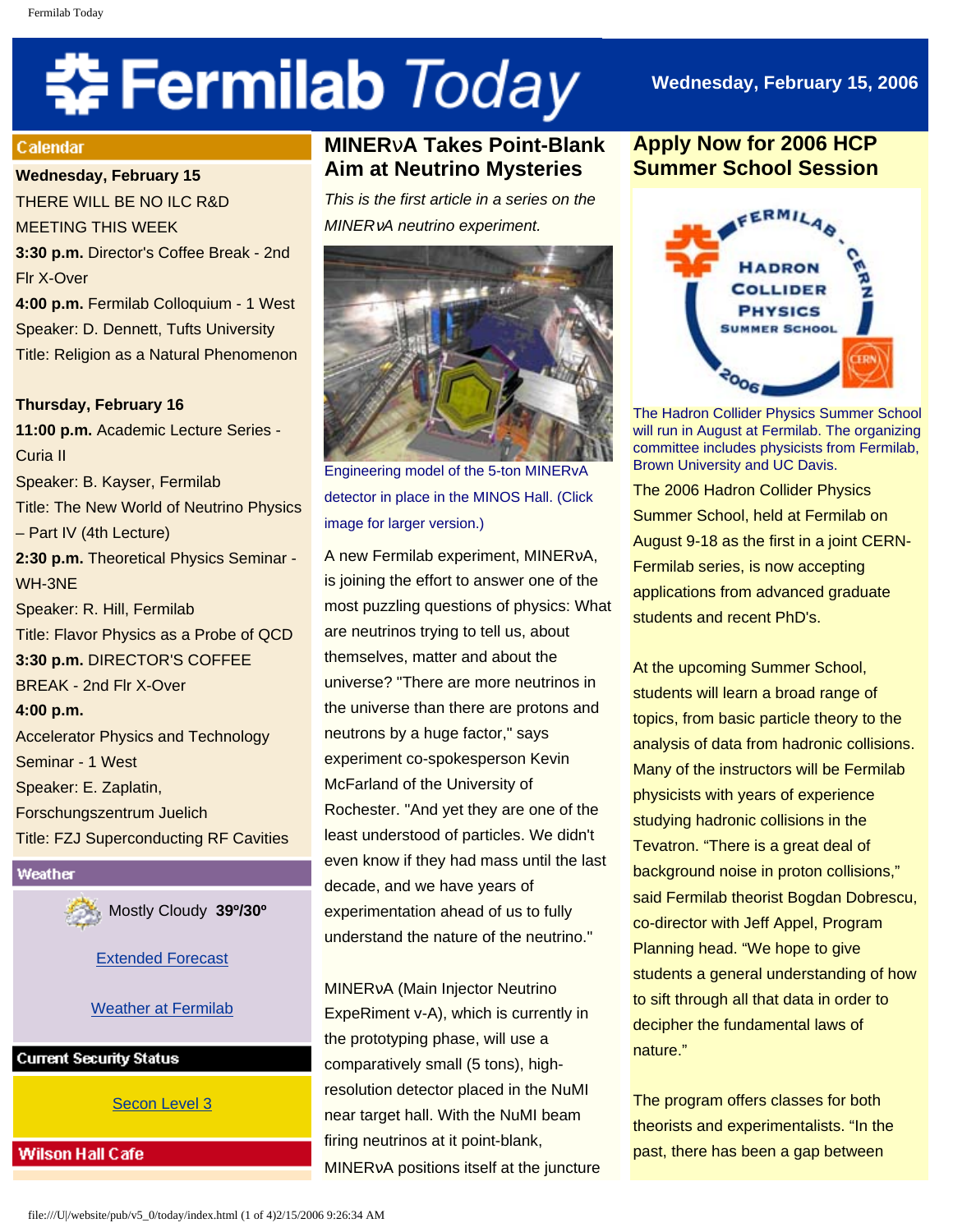#### **Wednesday, February 15**

- Italian Wedding w/Meatballs
- Diner Style Patty Melt
- Chicken a la Mer
- Beef & Broc
- Greek Chicken Panini w/Feta Cheese
- Sicilian Style Pizza
- Grilled Chicken Bowtie in a Tomato Cream Sauce

The Wilson Hall Cafe accepts Visa, Master Card, Discover and American Express.

#### [Wilson Hall Cafe Menu](http://lss.fnal.gov/cafe/)

### **Chez Leon**

**Wednesday, February 15 Lunch** -Catfish w/Coarse Mustard -Roasted Corn & Red Pepper -Spicy Tomato Rice -Pecan Pie

# **Thursday, February 16 Valentine's Day Dinner**

-Red Pepper Souffle w/Julienne of **Zucchini** -Lobster Medallions w/Champagne Butter Sauce -Green Beans w/Dill -Lemon Grass Rice -Chocolate Hearts w/Raspberry Sauce

## [Chez Leon Menu](http://lss.fnal.gov/chezleon/index.html)

Call x4512 to make your reservation.

# **Search**

**Search the Fermilab Today Archive**

```
search
```
**Info** 

of particle and nuclear physics. The experiment, the first of its kind, will use the high intensity of the NuMI beam to study neutrino reactions with the nuclei of three target materials: carbon, iron and lead.

Neutrinos rarely interact with matter. But given the intensity of the NuMI beam, and the sheer numbers of neutrinos in the NuMI Near Hall, MINERνA can collect millions of events in just a few years of running. The 19-institution collaboration includes several nuclear physicists who want to study both the initial collisions and the results of the particles that are produced as they pass through the nuclei of the detector atoms. "We can't understand the nature of neutrinos if we don't know how they interact in our detectors," says cospokesperson Jorge G. Morfin of Fermilab. "We can use neutrinos to study supernovae, the sun, even the core of the earth-but only if we understand the nature of the neutrinos themselves, and how they interact with matter" —*Mike Perricone* **Next week: The Fermilab component**

#### In Memoriam

**Jane Scheyer Wilson**



Robert and Jane Wilson in 1978.

these groups," said Dobrescu. "We feel that the LHC, like the Tevatron, will greatly benefit from good communication between them." Lecture highlights will include the Standard Model, physics beyond the Standard Model, theory of hadronic collisions, detectors, objects as seen in the detectors, and physics analysis, among other things. Dobrescu says that another goal of the summer school is to foster a sense of community: "We are getting people together who are really interested in pursuing this path," he said. "It's important for students who will later be experts in the field to get to know each other early on."

If you would like more information, or would like to apply, visit the [HCP](http://hcpss.fnal.gov/) [Summer School Website.](http://hcpss.fnal.gov/) *— Siri Steiner*

# **Announcements**

**Last chance for survey participation** So far more than 50 percent of Fermilab employees have filled in and submitted the Fermilab Today survey conducted by the University of Chicago Survey Lab. Thank you. The Survey Lab will close the online survey this Friday, February 17. If you have not yet completed the survey, please take 10 to 15 minutes of your time to answer the questions. Click on the link provided in the email from Kelly Daley of the Survey Lab. (If clicking doesn't work, please copy the entire link as one line into a Web browser.) We'd like to get feedback from as many lab employees as possible!

**Discounted Tickets to "String Theory" by The Chicago Chamber Musicians** The concert will take place Sunday, February 19 at 7:30 p.m. at the Pick-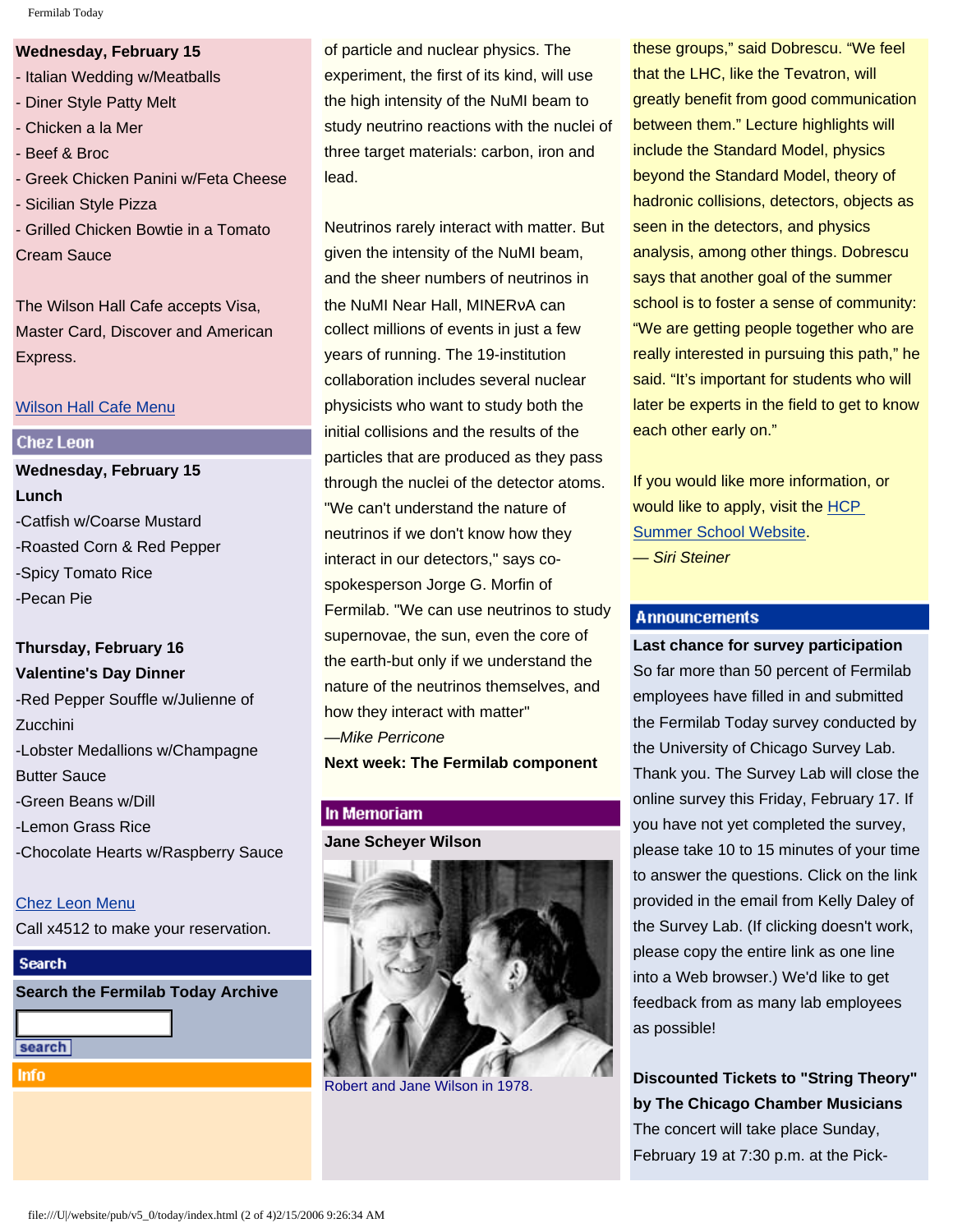# Fermilab Today is online at: [http://www.](http://www.fnal.gov/today/) [fnal.gov/today/](http://www.fnal.gov/today/)

Send comments and suggestions to [today@fnal.gov](mailto:today@fnal.gov)

#### [Fermilab Today archive](http://www.fnal.gov/pub/today/archive.html)

[Hurricane Relief Page](http://www.fnal.gov/pub/today/katrina_relief.html)

[Fermilab Today PDF Version](http://www.fnal.gov/pub/today/archive.html)

[Fermilab Result of the Week archive](http://www.fnal.gov/pub/today/resultoftheweek/index.html)

[Fermilab Safety Tip of the Week archive](http://www.fnal.gov/pub/today/safety/index.html)

[Linear Collider News archive](http://www.fnal.gov/pub/today/linearcollider/index.html)

[Fermilab Today classifieds](http://www.fnal.gov/pub/today/classifieds.html)

[Subscribe/Unsubscribe to Fermilab Today](http://www.fnal.gov/pub/today/subscription.html)

Jane Scheyer Wilson, 89, widow of Fermilab's founding director Robert R. Wilson, died yesterday morning, February 14. She is survived by three sons, Daniel, Jonathan, and Rand and their families. A memorial service at the "Kendal in Ithaca" (NY) will be held approximately a month from now. Details are not yet available. Final burial will be in the Pioneer Cemetery at Fermilab, where Dr. Wilson is buried, at a later date. A remembrance will appear soon in *Fermilab Today*.

# In the News

*Brookhaven National Laboratory and Fermi National Accelerator Laboratory Press Release,* **February 15, 2006: U.S. Researchers Put Global Science Grid to the Test** 

Upton, NY and Batavia, IL - A global collaboration of physicists and computer scientists announced today the successful completion of a test of the first truly worldwide grid computing infrastructure. Researchers from two national laboratories and ten universities across the United States participated in the test, which saw data transferred around the world at a rate of up to one gigabyte per second.

Today's scientific discoveries in many fields, including particle physics, require massive amounts of data and the dedication of thousands of researchers. Grid computing transforms the way such scientists plan and conduct research. The current test is a crucial step on the way to making data from the Large Hadron Collider, the world's largest

Staiger Hall in Evanston and Monday, February 20 at 7:30 p.m. in the DePaul University Concert Hall in Chicago. The cost is \$15 for physicists and physics educators and \$10 for students with a valid ID. For tickets, call 312-225-5226 and mention the code words: "supersymmetry" to access the discount.

# **Rocketry Meeting**

[The Fermilab Association of Rocketry](http://www.fnal.gov/orgs/far) is having their monthly club meeting on February 15 at 5pm in the Users Center TV room. We are always looking for new members, so anyone interested in model rocketry is most welcome.

## **Folk Club Barn Dance**

[Fermilab Folk Club Barn Dance](http://www.fnal.gov/orgs/folkclub/) Sunday, Feb. 19 at 2 p.m. with music by the Sundogs and calling by Paul Tyler.

## **Professional Development Schedule:**

Classes are added weekly. To see the most recent schedule, visit the Office for Professional and Organizational Development [website](http://lss.fnal.gov/train-dev/index.html).

## **Summer Housing Requests**

The Fermilab Housing Office is now taking requests for houses, apartments, and dormitory rooms for the summer of 2006. Since there will be a large influx of experimenters, and requests are anticipated to be in excess of our available facilities, you are urged to submit your request for reservations to the Housing Office by Wednesday, March 1, 2006. Requests can be made for any period and need not commence on any particular date. For further information, please call (630) 840-3777 or email [housing@fnal.gov.](mailto:housing@fnal.gov) Individual housing requests can be made by using our [online housing request form.](http://lss.fnal.gov/housing/housing_request.html)